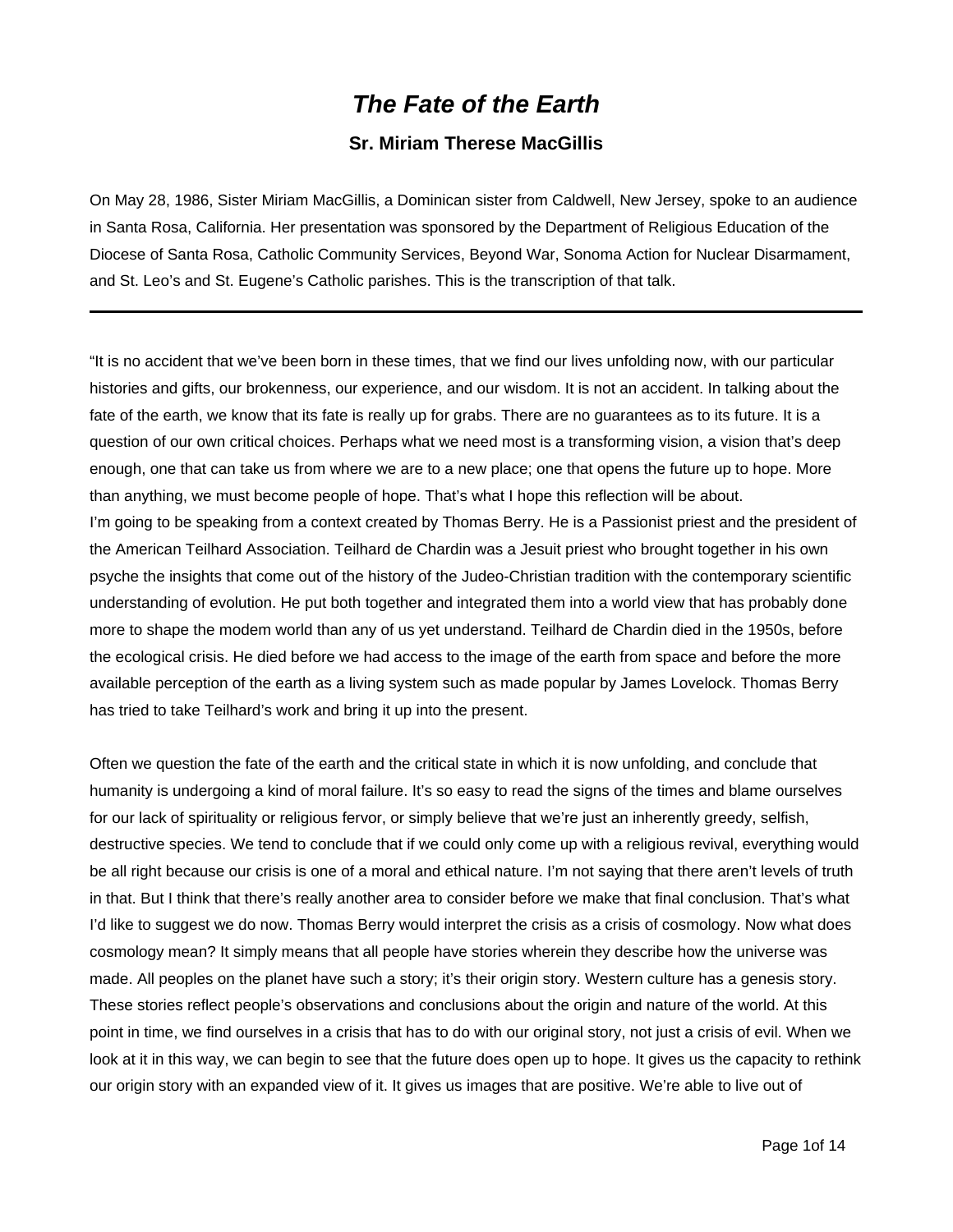those images. If our images of the future are negative because we conclude we are an inherently destructive species, or these are the end times ... if we live out of those images, we're going to bring them about. Our images of the future are self-fulfilling. It's imperative to read the signs of the times in broader ways constantly, to deal with the signs of the times and allow the pain of them to come into us, and not be paralyzed by them. Above all, we can't deny them.

There's an extraordinary short poem by Wendell Berry that has touched this for me personally. In the dark of the moon, In the flying snow, in the dead of winter War spreading, families dying, the world in danger I walk the rocky hillside, sowing clover.

That kind of hope, that sense of significance of doing things for life, is what hope and meaning is about. It reminds me of a story of an old woman in the Mid-East who planted a date. When you plant a date, you know you're never going to eat the fruits of the tree, because it takes about eighty years for a date seed to grow into a tree with roots deep enough to take that scarce water and bring it up to the surface and produce the fruit. If you understand this process, you can make the commitment. You know that in the eighty-year period, date trees are buffeted by sandstorms and windstorms and all kinds of impacts on their growth. For the most part, the tree could look as if it is dying during those eighty years. If you did not understand this, if you didn't understand the process, you could easily make a judgment about the severity of its condition and cut it down. You have to live out of the image of what is going to happen, and that's what I'm talking about, living out of our images of hope. A new perspective coming out of cosmology can enable us to do that. Hope is a choice. We make a choice to hope. And once we do that, it can make all the difference in the world about what we do. So let's look at this idea of cosmology and see how it connects to our present world crisis. A people's cosmology, or origin story, predates everything else they create, their culture, religion, economics, politics, whatever. We can understand this better by way of comparison. For instance, the Native peoples who lived in this area before our European ancestors were operating out of a cosmology. Their experience of the world helped them shape an origin Story. That story gave them a sense that the Great Spirit, the Divine Creator force, lived inside the universe; lived in the earth. Because they believed that, and because they believed that the earth was infused with the presence of the spirit, out of this understanding they evolved their religious systems, their manner of worshipping and coming in contact with the Divine. They shaped their morals, their ethical systems, and their economic systems out of the same beliefs. If the spirit was inside things, they concluded that all living beings were relatives of the spirit. Native American cosmology reflected in a concrete, incarnate way the unique power of the spirit being transmitted through each creature. So, for instance, to take the feather of the eagle and to wear it was a way of being in touch with the divine power that the eagle reflected. They understood that the water and the trees were relatives, that the only reason they breathed was because the breath of the Spirit was in them. Thus, that affected the people's relationship to what was living. This explains why it was impossible for them to invent an economic concept like private property. They lived here for seven to ten thousand years and it never dawned on them to own, buy, or sell land. This under- standing became a grave problem when they met the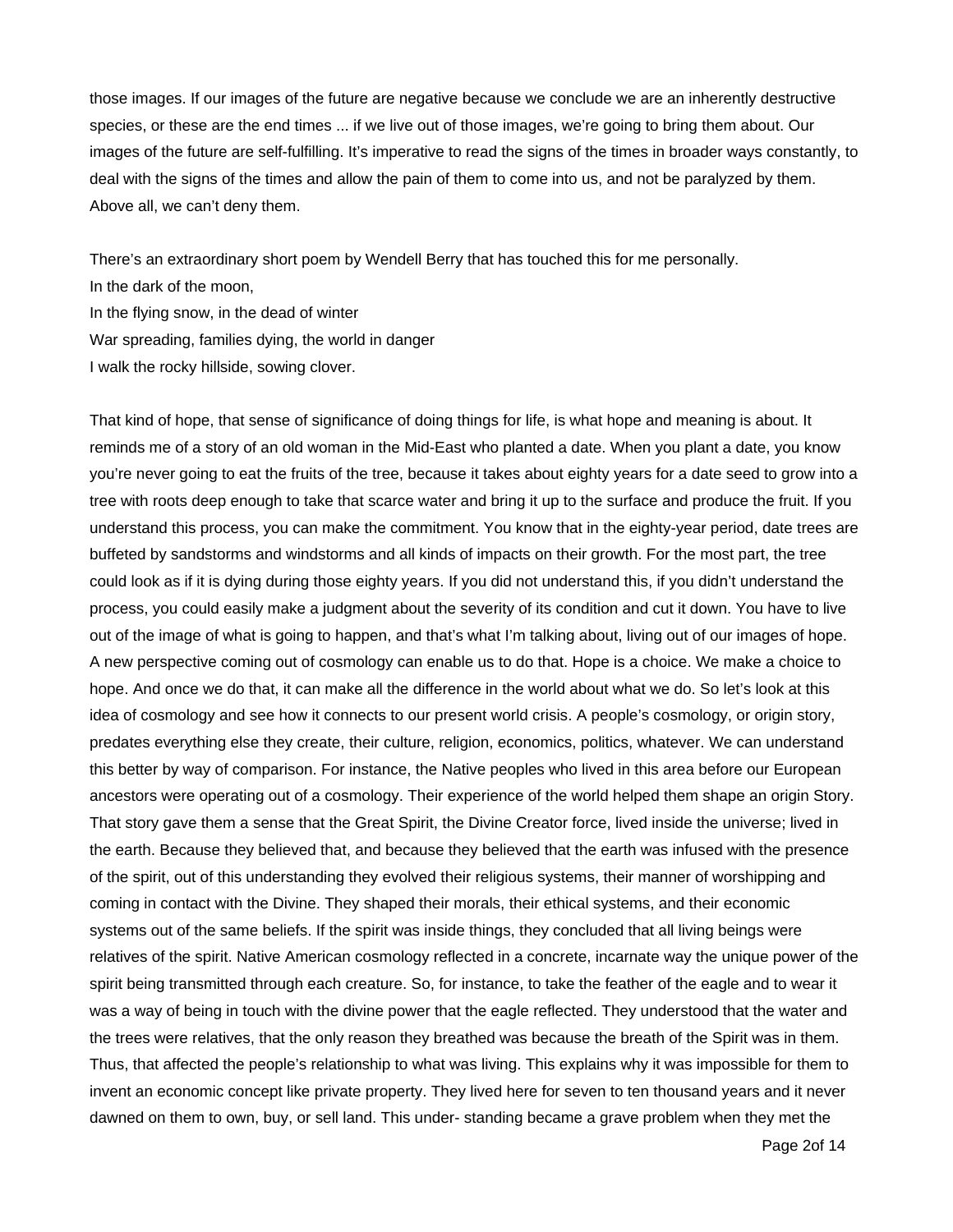Europeans. Each group learned to use each other's language and concepts, but their understandings of them were totally different. The Native peoples thought that the settlers who bought Manhattan Island were crazy. How could you own, or buy or sell, this womb, this earth mother that gave you birth and would take you back? It was incongruous. This group's difference of perception was not so much rooted in each one's religion as in their cosmology. Now let's look for a moment at the cosmology which has shaped Western civilization, for the difference will make some sense when we look at what's happening presently on the planet. Fundamentally, we're at a point in time where we're all shifting our perspectives about cosmology. We have new insights, with new implications. But we're living within institutions that are totally rooted in the old one. And they're inflexible. You can't make a shift within structures as easily as you can make a shift in understanding. So the ambiguity and the tension and the conflict we're experiencing is a part of the process, and there is no small pain involved in dealing with it.

Basically, the premises within Western cultures are derived from different origin stories, but there are a couple of implications in those stories that have the same sense. The first is in their perception of the Divine, or the deities, or the gods, however they were imaged. They were seen as being fundamentally transcendent to the universe; they lived outside of the universe; they were greater than and different from the universe. God was a transcendent being who had power and dominion over it, and was far greater than and different from it. Apart from it- other than it.

Secondly, there is a sense of the human as being intrinsically connected to the Divine, as having a major significance, being in union with the Divine. But in order for the human to do that, the human, too, had to transcend the world of material reality to go to the ideal world. So the locus, the meeting place, was transcendent. Finally, this left a perception of the world in purely material terms. Because the world was not involved in that process, it didn't have an inherent spiritual dimension. It was understood in totally material terms. It was a reflection of the divine, and was therefore holy, but it was not spirit, it was material. This perception enabled Western peoples to sense they were detached from the world, and possessed dominion over it. In some instances that was terribly abused, in other instances it evolved into a sense of stewardship. Stewardship was an ethic of caring for what was a reflection of the Divine. But, the world was still material.

Ironically, this sense of detachment is what enabled us to probe the world. We were observers, so therefore we could explore the world and figure out how it worked. We could look into its physical, purely material, mechanistic parts and figure out how they worked. We could use that understanding as applied technology. Whether it was as simple as creating a wheel, or whether it was the kind of technology we're shaping today, we can do what we're doing only because of the cosmology. The whole evolution of Western history is marked by this ever-broadening and deepening knowledge of the physical energies of the universe and their application in technology. It was the cosmology which enabled us to take what we thought was the last dense piece of matter—the atom—in our century, and split it open. Of course, in that event, we came to the realization that our cosmology was completely inadequate. We realized that we were living out of a set of assumptions that no longer could underpin our world or activities, because they were no longer truthful.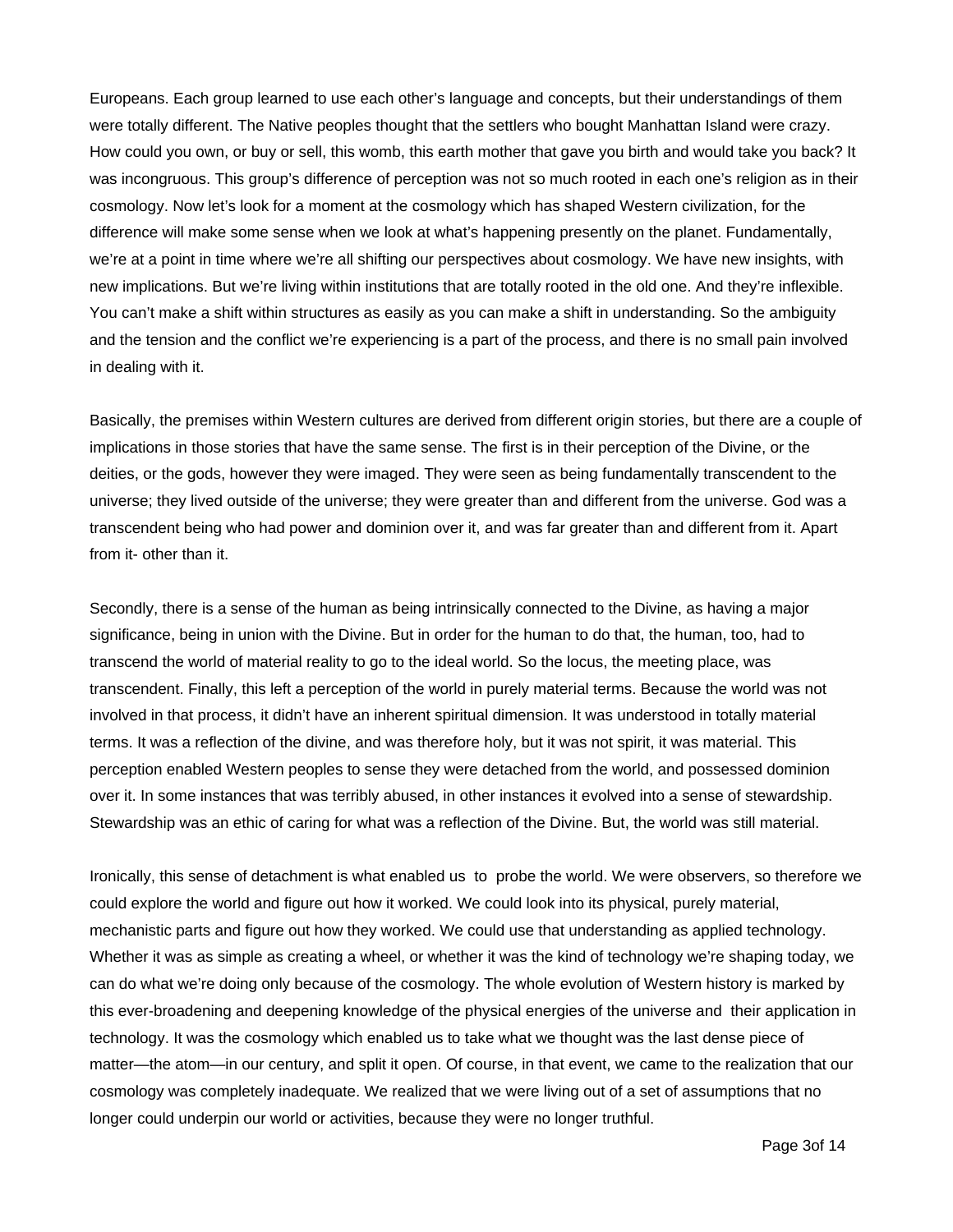As we have probed the interior of the atom, we've come to see that its inner dimension is not material. It is not measurable; it has a deep spiritual, psychic, inner dimension. Likewise, as we've probed the outer universe, as we've learned its age and its unfolding nature, we've shifted our fundamental assumptions about both the universe and the earth. We've had to move from this ready-made, totally furnished, spatial universe, which we simply inherited to exist upon, to an understanding of the universe that is itself in process, which from the very beginning has had a deep, spiritual interior. This interior aspect, too, we realize has been expanding and unfolding over eons of time. Our planet and our solar system are recent manifestations, recent developments within a sequence of events that began fifteen billion years ago. We have a direct connection with that. It defines who we are, our crises, and our way of opening up into the future. At this point of our human journey, we're just beginning to grapple with a universe that has a fifteen-billion-year history, from its first emergence as hydrogen out of the mystery which brought it info being. Now, I happen to be a person of faith, and so my explanation of that origin is that it comes from a Divine source which has within it all the potential that the universe can possibly express. But whatever our-understanding of its beginning, we are the first generation on the planet, at least, to have the Story in a new context of expanding time and space.

So, if we were to look at that fifteen-billion-year process, from the beginning until now, we'd see that the universe began with hydrogen. But out of the hydrogen atoms came helium. And out of the unfolding of helium and hydrogen came carbon, all those differentiated elements by which the universe unfolds to greater and greater levels of complexity. These elements have the capacity to unite, make new combinations, and become .ever more complex. From the very beginning, as we're discovering, there are spaces within the hydrogen so vast that they're immeasurable. Thus their interiority develops as well. Not only does the universe begin to unfold externally, but its interior dimension unfolds, evolves to a high psychic complexity in order to realize its inner potential.

When our sun came into being some five billion years ago with our solar system, atomic elements were formed which became the heavy metals eventually forming the crust of the earth. There are the unique elemental structures within the atoms of the sun and our planet. But this is a single continuum; this is one event, one event present to itself in the unfolding of the process. If we look at our earth over the past five billion years, we begin to see an extraordinary acceleration of that complex structure. But it's the universe we are describing in the creative process of the earth. Now, I can't imagine five billion years; that number totally escapes me. You might as well say five million as five billion. Some popular scientific writers help us to image this time frame by compressing five billion years into a twelve month period, watching the process unfolding in a stepped-up speed. So let's do that. If five billion years could equal one year, then we could begin to see how the earth developed in its potential for life. From its first gaseous state, to the formation of life, it took the earth about eight months, the first eight months. The higher capacities, such as breathing, sensory capabilities, reproduction, and self-healing, took place in the last four months. But it's the earth as a subject performing these functions. It's the earth, through its inner psychic dimension, that is acting in these new sensitivities.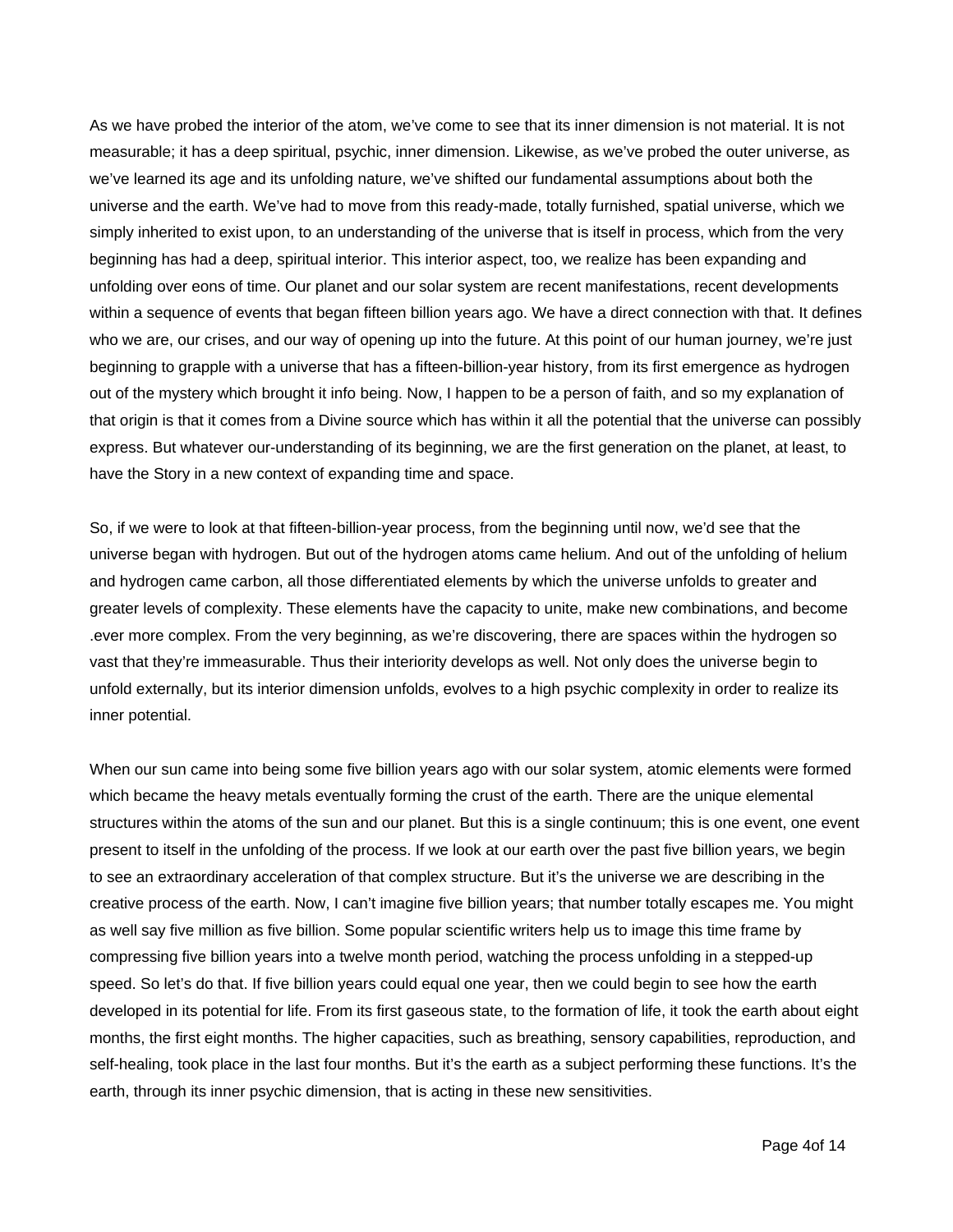It would have taken the last four months of increasing complexity and diversification for the earth to unfold within itself a brain so highly evolved, a nervous system so highly organized, a skeletal structure so highly developed, that the earth became capable not only of living and breathing, moving, feeding, reproducing itself, of seeing and hearing, but now it had evolved an organism so complex that the earth became capable of thinking about itself. And that's the human. The human is the being in whom the earth has become spiritually aware, has awakened into consciousness, has become self-aware and self- reflecting. In the human, the earth begins to reflect on itself. In our deepest definition and deepest subjectivity, we humans are the earth. Conscious. You and I are the beings in whom the earth thinks . . . knows . . . comprehends. . . analyzes . . . rationalizes . . . judges . . . remembers . . . chooses . . .acts . . . decides. Of course, we're not used to thinking of ourselves in this way at all. As a matter of fact, it's rather upsetting. We don't know what to do with it. It doesn't fit into any of our categories. As Teilhard de Chardin said, the human person is fifteen billion years of unbroken evolution now thinking about itself. That's who you are. And you are irreplaceable and unrepeatable. The way the earth is thinking at this moment in you is unique. Totally. And it will never think that way again.

Let's look at the consequences of this. In this twelve-month time frame, the human, too, has been around for only one day. We're one of the youngest species, very primitive. It might be a miscalculation to say we're human; we might still be pre-human, except for some great enlightened beings who walked the planet as more fully human. But we've only been here one day, and we're very young! Now if you could take this last day and look at the twenty-four hours that we've been around, we know that the majority of that time was spent in that tribal age of which we know very little. This is where consciousness began to awaken and unfold, and our human ancestors went through the extraordinary process of learning to abstract thought, shape symbols, and create something as highly complex as language, to learn to survive in extraordinary circum stances while developing the social systems and the myths and stories which became the basis of the earliest stage of culture. But, the later civilizations which we describe as ancient history only began about thirty minutes ago. And it was in this time frame that we wrote our cosmology, our earliest science, our earliest explanation for how the universe came into being.

So you see our cosmology is relatively new. For thousands of years, it has given great coherence to our sense of purpose and meaning. It was a paradigm which provided a story of how we humans fit in the universe. This story has provided the meaning which has guided us into the present. It was not evil or wrong. It was just our explanation of reality. It was what we knew. But what's happened in the past half-hour and especially in the past few moments, in what we might call the scientific-industrial age, is that our knowledge has exploded, and 'our power has expanded so astronomically, that through us, and what we now know, the earth is coming to a new moment of awareness. It's learning its own story. It's learning where it came from and who it is. It's coming into a new phase. And we, who are the five and a half billion people around the rim of that little planet, we who are its thoughts, are the ones in whom, right now, the earth is coming to awareness. Our understanding has become so deepened and broadened that we are literally bringing the earth into a whole new phase in its unfolding. This is as radical as the shift from non-life to life, or life to conscious life. The shift that's happening now is that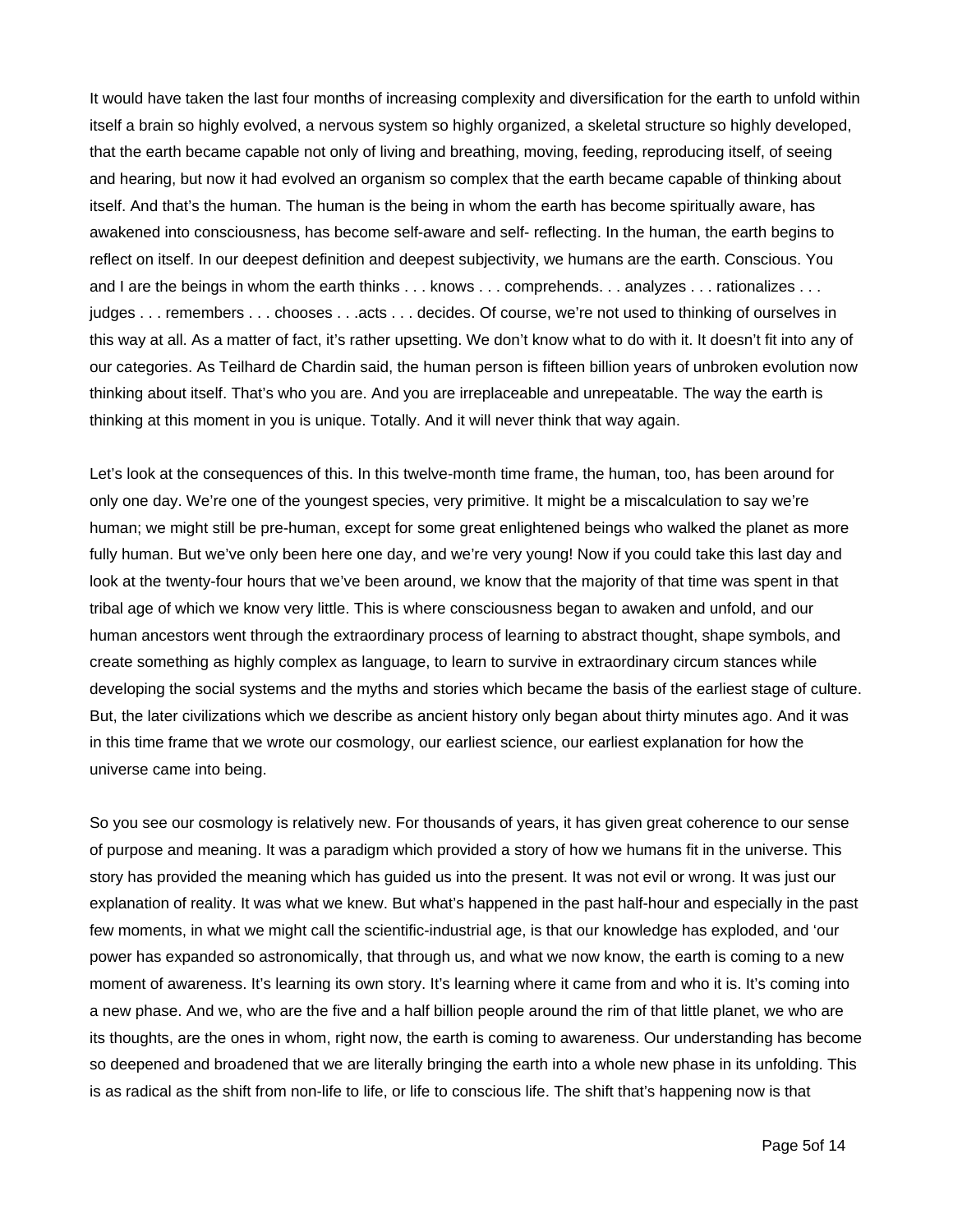consciousness has such a knowledge and understanding and power over its own process. It is starting to take control of the process. It's going off "remote control."

The past process of the universe and earth has come about through an "internal guidance system," for want of a better term. Now we, and therefore the earth, know how that system has been operating. And we have the power to turn it off automatic" and put it on "manual." That's what's happening. Consciousness is taking over. Now that's extraordinary. We could all walk out of here right now and just deal with that. But I want to make that specific so that we can see the depth of what it is that we're talking about. Look at the area of genetics, for instance. Since we've broken the code of DNA, we've gone inside the chromosome; we know how it works, we can figure out the genetic memory that has been accumulating and is now imprinting itself within a living cell though this whole time frame. Consciousness understands it. And our knowledge of it, our power over it, is giving us the capacity to go in and rearrange it. We can interfere with the natural process and alter it to whatever we decide we want it to be.

That's what's happening. So in a very real sense, the breakthrough in biogenetic engineering is the story of the earth coming off "remote control" and beginning to consciously shape the future evolution of its life. And, of course, the question for us, who are this consciousness, is have we arrived at anywhere near the level of integrity, wisdom, or maturity to do what we can do with the truthfulness that life had when it was on "remote control"? We're like adolescents. We have these extraordinary powers, but without the life experience to integrate the power into a large context. And the question is so profound because presently, we're preparing to release into the web of life organisms which did not preexist, which did not come out of the slow, laborious process of evolution, where at each stage all organisms worked together in a finely tuned balancing act to enable the conditions for the survival and ongoing process to continue toward life. If we err, if the finely tuned balancing act which has sustained this planet and helped it develop into the most extraordinary life community in our solar system, if this gets violated, if it goes off, or becomes totally whacked out, the only cause of that will have been its own consciousness. Without consciousness, while still on "internal control," it was moving toward life, and toward sustainable life.

And it's not even so much a question of ethics, because you have very fine, righteous people involved in biotechnology. They love their husbands Or wives and their kids. They don't tell lies. They're pure. They're good people. Their goodness isn't the issue if they're operating out of the old cosmology. This isn't a question of ethics. It can become a question of ethics. But you see, we don't have a tradition of ethics out of which to Judge this. Our cosmology created an ethical system that was human/human, or human/God, but not human/universe process. We don't have it. The indigenous peoples do, but Westerners do not. We do not relate to the earth in this ethical manner.

Here's another example. We now know that we're alive because the earth is alive. Unlike Mars, or the moon, or Venus, or the other planets in our solar system, we're a water planet. Seventy percent of the earth's surface is salt water. That's why the earth is alive. Its a fluid planet. But in our old cosmology, we call these fluids oceans. We name them . . . Atlantic, Pacific, Arctic, Antarctic. They're places. They're things. They're its. They're sniffs.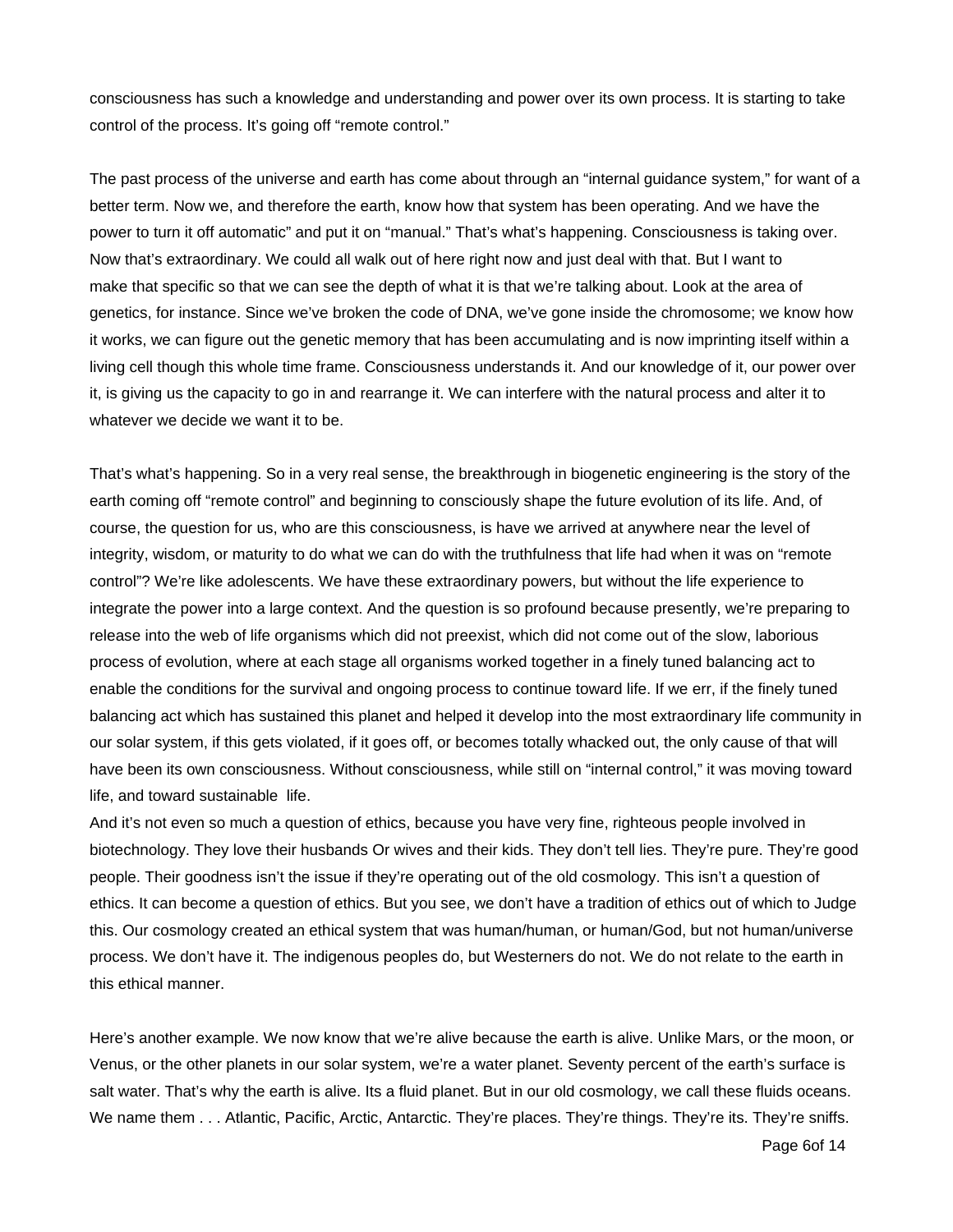You swim in them, you fish in them, you sail in them, you own them. You own home fronts on them. And if your cosmology is such that those are just places, then it's very logical to dump wastes there, including our very lethal wastes.

But now we're beginning to understand that the oceans are the actual fluids of the planer. And everything that lives has the ocean in it. The oceans are not oceans. They are one single salt water system which flows through everything on the surface of the earth that has life in it. That's why things are alive—maple trees, bananas, or you. If we took you to the chemistry lab and had you analyzed right now, regardless of your size or weight, you would be seventy percent salt water. And it's the same salt water as if flowing through the oceans. The rest of you would be the minerals that form the crust of the earth. We're the earth, with consciousness, with soul, with spirit. We're the earth in a new form. But we are the earth! And now we understand that these fluids within the oceans are in us.

Because the oceans become the clouds and the clouds become the rain and the rain becomes the corn. And we eat the corn. And we get our minerals and our salt water replaced. And we cry the ocean. We excrete the ocean. We are just beginning to realize that the oceans are alive because over this long, painstaking process toward life, they became a community of millions of varied species and organisms, all of which are a fabric and a community of life. They are totally interdependent, all .essential for each other's existence and for the wellbeing of the whole earth so that it can function and constantly maintain the oxygen needed by everything that lives.

As we continue to dump our toxins in the oceans, we're beginning to see gaps in the fabric. These marine organisms never evolved with the capacity to endure this sudden onslaught of poisonous new substances. Many can't reproduce. They're becoming extinct. And as one becomes extinct, the food chain gets altered. And as those toxins build up in the food chain, more complex species are becoming extinct, so that the oceans could literally die.

Jacques Chouteau says we have very few years left. If we don't change what we're doing, the oceans are going to become toxic; they will have lost their capacity to break down toxins and to keep oxygen flowing. If the oceans do become toxic, then the clouds are going to be toxic, and the rain will be toxic, and the corn will be toxic. And our children will be toxic, and their tears will be toxic. If the oceans die, that's literally the death of the planet. And if the planet dies, the only cause of it will have been consciousness, because without consciousness, the whole thing was coded toward life. Something's interfering with the process. There are dynamics happening at the most profound level which are altering the capacity of the earth to do what the universe has

mandated it to do. That is to continue to live and to continue to heal and nourish and regenerate itself. Consciousness is violating this mandate. And that's us.

What binds all of us in this terrible crisis is the realization that through us, the earth could actually choose its own suicide, its own self-destruction. Basically, this is what we're talking about. Because our consciousness is so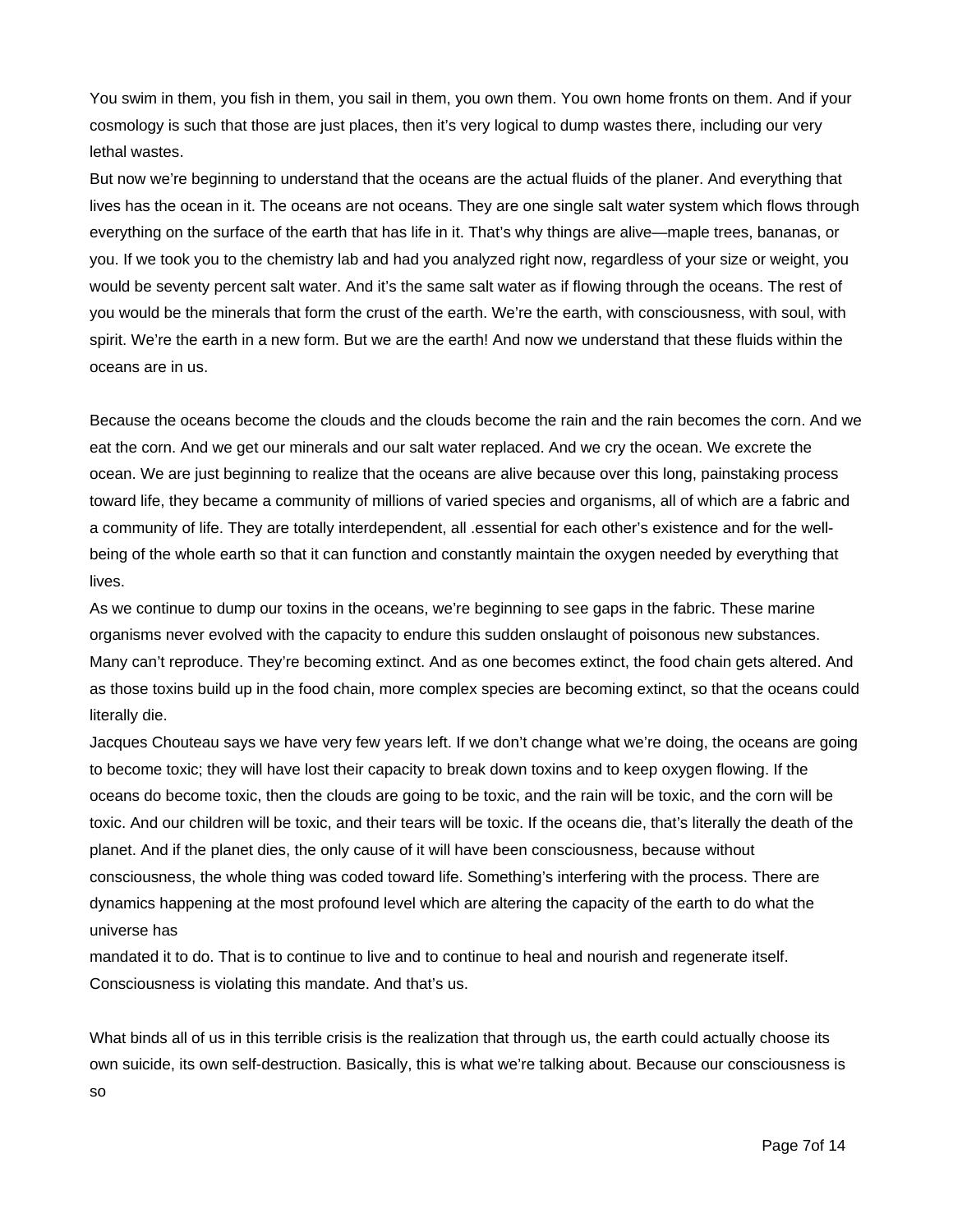young and primitive, we don't understand the magnitude of our behavior. We don't have a context adequate for what we know and what we can do. We're still unable to understand who we even are as humans in the community of life. We're still operating out of old assumptions and patterns that deal with war and conflict in totally inappropriate ways. Totally immature ways. But that pattern of behavior is now coupled with our knowledge of splitting the atom. We're fooling around with radioactive isotopes in our weapons, not cannon balls. So, the fifty thousand and more nuclear weapons that we have buried under the skin of the planet, under this living tissue, into this live organism, these are literally tumors. If they go off, they are going to-spread. And like tumors, they will make the whole life fabric go awry. Atoms do not know how to behave when they've been affected by a radioactive isotope because that isotope is unbalanced, and it hits on the acorn of the one next to it, and knocks its whole genetic memory out. And there's no way to contain this. It knocks out genetic memory! We've got fifty thousand tumors in the Mother, and the only place they've come from is our imagination. An imagination at the service of a perception and understanding which are totally inadequate for what we, in fact, know how to do.

"Editor's Note: Since this talk was presented in 1986, the number of nuclear war heads has decreased significantly, but the potential for total destruction is Just as real today as then.

Each of these "nuclear tumors" is wired into a nervous system of computers and satellites and radar. If one goes off, just like in the body, it's almost impossible to contain the process. We're describing the planet's capacity to choose its own death. And if this happens, it's because of consciousness, because without our human species, this could not happen. It's a conscious choice. And what's the consciousness? The consciousness is the five and a half billion of us. The way you and I think is not irrelevant. We cannot be neutral. We're totally relevant and totally significant. It is our very consciousness which is making the decision and doing the probing. How I think affects the whole. The earth thinks as you think. The earth thinks as all of us think. And the earth is in a process of coming out of its adolescent fixation with itself and its powers, into a whole new level of maturity. And to the degree that you and I make that jump, the earth makes the jump. It's as simple and as profound as that.

Ironically, it's the physicists among us who seem to be most in touch with this as they explore the inner dimensions of space. They are touching and probing and contemplating interior realms of energy and of activity that are beyond our comprehension. It's the physicists who are beginning to speak in metaphysical language with new ethical and theological insights. It's the astronauts, too, who are becoming the mystics of this age. They are being changed by their new perspectives of inner and outer space. This is not because they happen to be morally better people, but because they've got a different view. They've got a whole other perspective into the nature of creation and it's causing a humility that is, to a certain extent, unprecedented. It's a new revelation.

Now, let's consider certain principles pertaining to why the universe has unfolded, and why our particular little planet is so resplendent with life. We now understand these principles through an empirical observation of different levels of reality. What is so astounding is that these principles do not deny or contradict the deep insights of all the earth's spiritual and moral traditions, but rather expand and complement them. The principles are extremely simple, and of course, that's why they're so difficult. What I'd like to do is try to put them into a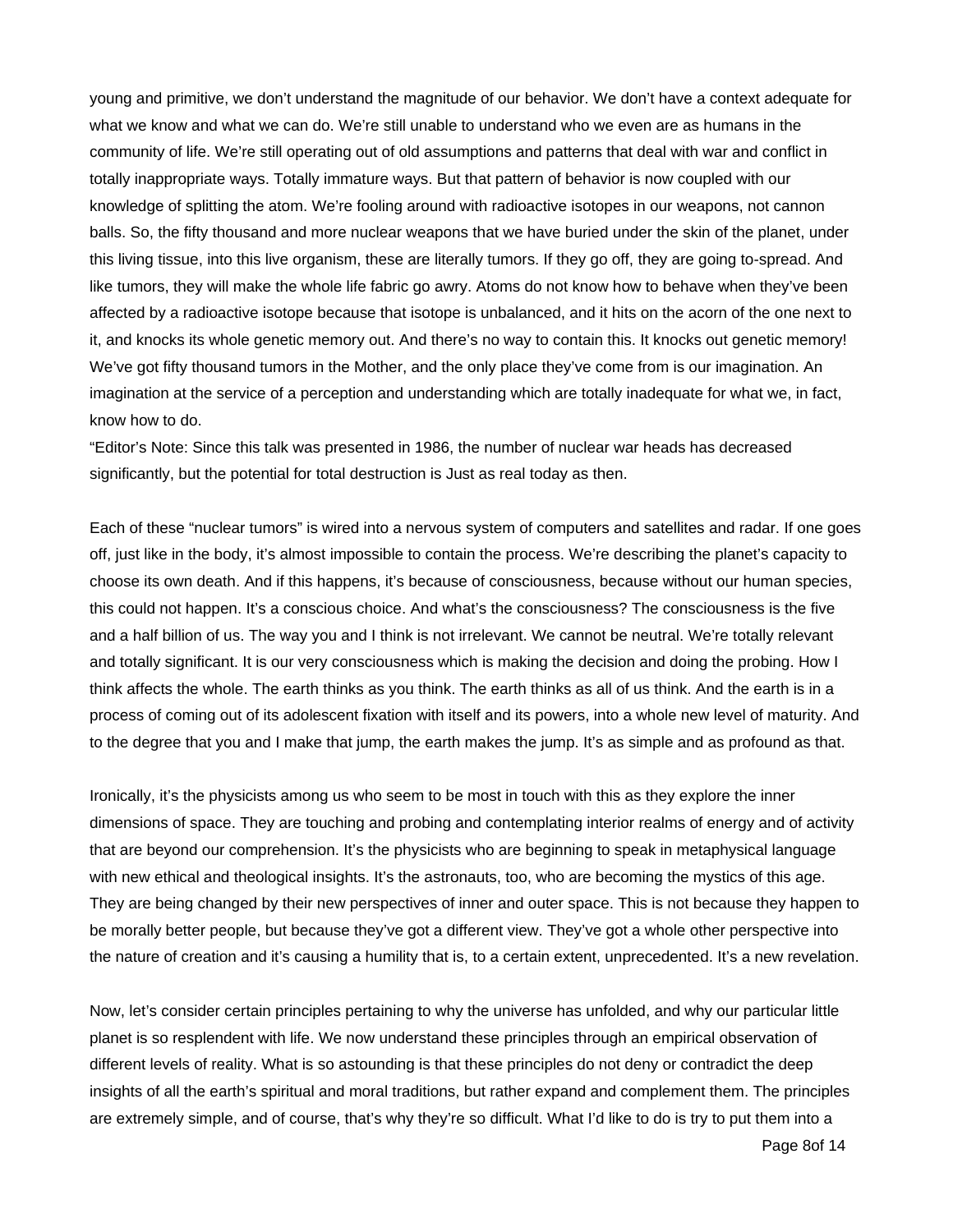perspective. They're interconnected. You can't separate them from each other. They don't exist except that they go together. And they underpin everything.

The first is the principle of differentiation. Simply put, it means that the universe works because it's coded to differentiate itself toward greater levels of complexity. So, if the universe had stayed just hydrogen, it would still be hydrogen. You can only have a universe because it's coded to differentiation. Now that's an essential, integral principle. It implicates everything. So, once there is differentiation, there can be hydrogen and helium and carbon, and so on, and because there are these differences, they interact with and change each other. But, don't forget. It's all connected. The universe, even in its simplest forms, is a single event with itself. It's present to itself, not only in its external, but in its inner dimension. It's a communion. Because you have different elements, they come up against each other and cause each other to change. The changing process causes what is simple to break down. When it breaks down and interacts with the other, what is released from within itself is the potential to become more. This is a fundamental law. This is what enables complex elements to evolve. And when our earth comes into being, this process simply takes off. The earth has developed so highly, has become capable of life and of consciousness because of this particular principle.

Let's look at the earth's crust. It's essential that all those differing elements be there. Our chemistry chart describes those elements as the basic component pans of everything that is on the planet. You couldn't have a living earth made of just iron, or just calcium. It wouldn't work. It is all of those elements that become the substance of the planet and then unfold into simple organisms, and then into more complex ones. At every stage, we can see the conditions by which the whole system is working. All those differing organisms unlock the potential still within the process to become transformed into something more complex, more capable of life and consciousness. It's the law. There couldn't be a green planet if the only vegetation that existed were maple trees. It couldn't work. If the only insects on the planet were fleas, the planet would have died long ago. Within a shovel full of soil are millions of organisms and microbes, which, by the way, are the real farmers. They're the ones that produce food. Fanners don't produce food. Part of our problem is that farmers think they produce food. No. Microbes grow food. That's why agriculture is collapsing; the microbes are gone. It's just a matter of time.

So, because those essential elements are all there, this total diversification within the planet enables the next stage to unfold. That's coded in and it progresses. And the genetic coding within a particular life form continues into the future and is carried forth into the next stage. When the earth finally becomes conscious within the human, differentiation enters another level, even within its physical diversity. There is black and white and brown and red. Those differences, those racial differences and characteristics within particular people from particular geographic areas are as much coded in as the difference in oak and birch and sycamore and pine. It's the truth. They're not mistakes, they're not errors, they're not miscalculations. It's the truth. There are male and female. That's the truth. And from the moment that the universe began to reproduce itself, to regenerate life sexually, in the most primitive organisms, from that moment on the universe became sexual and the differences between male and female became the process. That's the truth.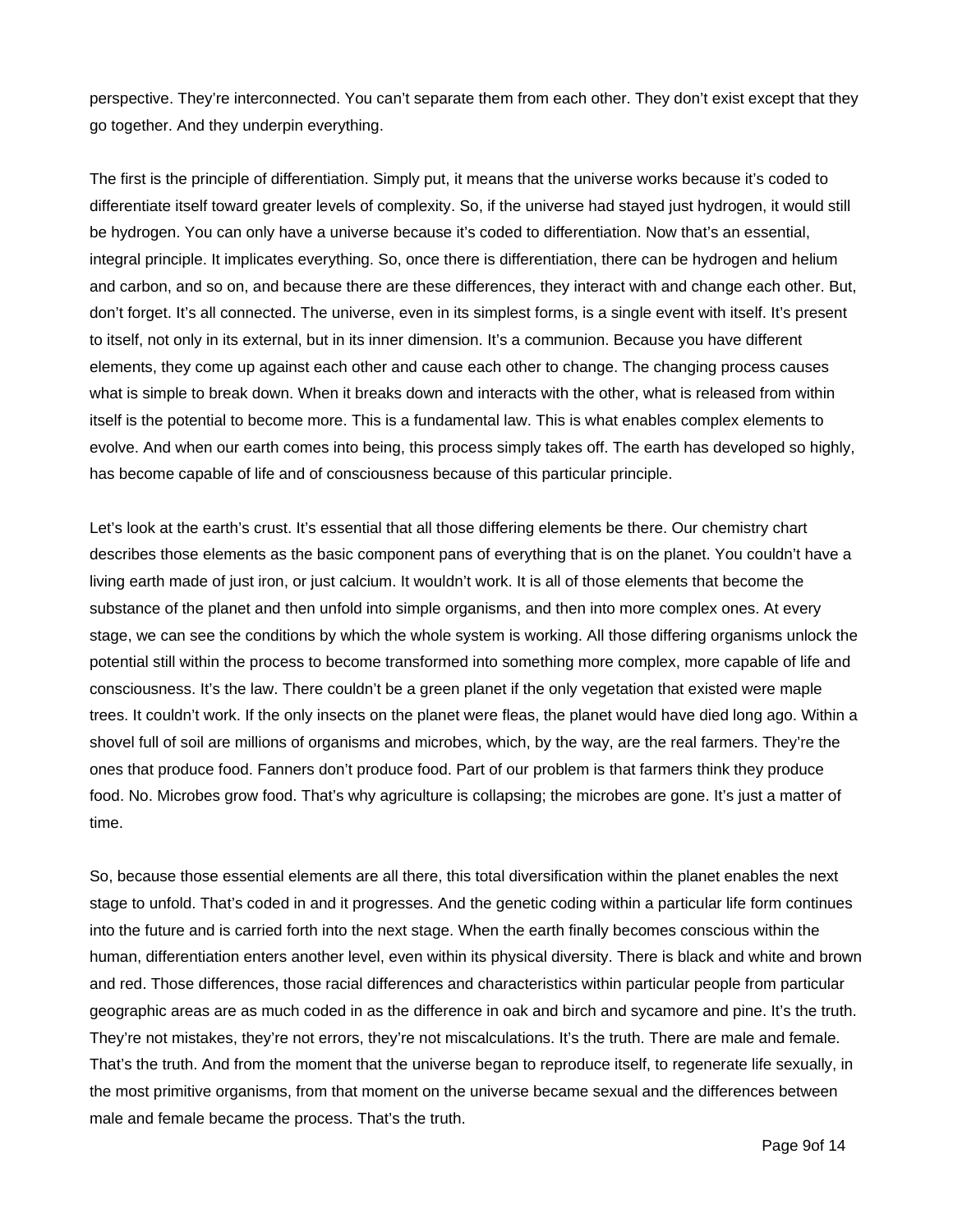Now if you believe in a Divine Creator, then this sexual condition for creation or regeneration is a reflection of the way the creator designs it. This is truly revelation. If the universe evolves in this way, then this process reveals the mind of the Creator, or the origin principle. We're just starting to catch on to this. But some people haven't. If their only frame of reference for revelation is through human channeling and the revelation was channeled out of an old cosmology, well, they're not going to find this revelation there. Because it wouldn't be perceived. You know what I'm saying? The truth of the universe itself is prior to what we call revelation. The differences in the universe are the truth. So then, how people consciously become aware of reality, reflect on it, and make their judgments and decisions, is also rooted in this impulse towards differentiation. Just as wrens or nightingales, robins or thrushes, are all genetically coded to a particular song, but sing differently, so humans participate in the shaping of their language. All humans are coded to speech. But because we create the symbols of speech, the languages of the earth's peoples are different. That is not a problem. All peoples create architecture. But they create architecture out of reflecting on the experience of the world around them and of the materials at hand. And though we all might create temple architecture, the temple architecture of the earth's peoples is going to be differentiated. And that's the truth.

We all mourn our dead but we sing our dirges in different languages. Yet, the dirge itself is universal. And we all reflect on reality and try to grasp and be open to the deep mysteries. But Jew isn't Hindu, and Hindu isn't Buddhist, and Buddhist isn't Aztec, and Aztec isn't Christian, and Christian isn't Mayan, and Mayan isn't Dakota Sioux. And that's the truth.

And all humans take their meaning systems and connect them with their history and their experience and their culture and their language, and their wisdom and their traditions, and they shape culture. But Polish isn't Greek. And Greek isn't Russian. And Russian isn't Eskimo. And Eskimo isn't Mayan. And that isn't Czechoslovakian. And that isn't English. And that's the truth.

Now the problem is, you see, that unlike the birch and the sycamore and the oak and the maple, we humans reflect on ourselves, and we can say, "I." "I am." Once we can say "I am," we say, "I am true." Once we claim the truth of our being, then we experience a certain susceptibility, a certain inclination to reflect on our own truth, as being in the image of the "Big Truth," out of which we've come. That's still all right. But when we see somebody come along who's different, we have this tendency to say, "I am the truth. You are different. You obviously cannot be the truth. So since you're not the truth, and I am the truth, then it's really an imperative on my part to make you conform to my truth. So you'll be all right. And if you don't want to do that, then you obviously are not the truth. And since you're not the truth, and therefore not fully human, then it's totally legitimate to enslave you or to reduce you to another level of definition which is not truth. And if you don't like that, we'll just annihilate you."

There's some strange tendency in the human stemming from our self awareness that wants to force others to conform to our criteria of truth. And we have this love-hate relationship with the tension between truth and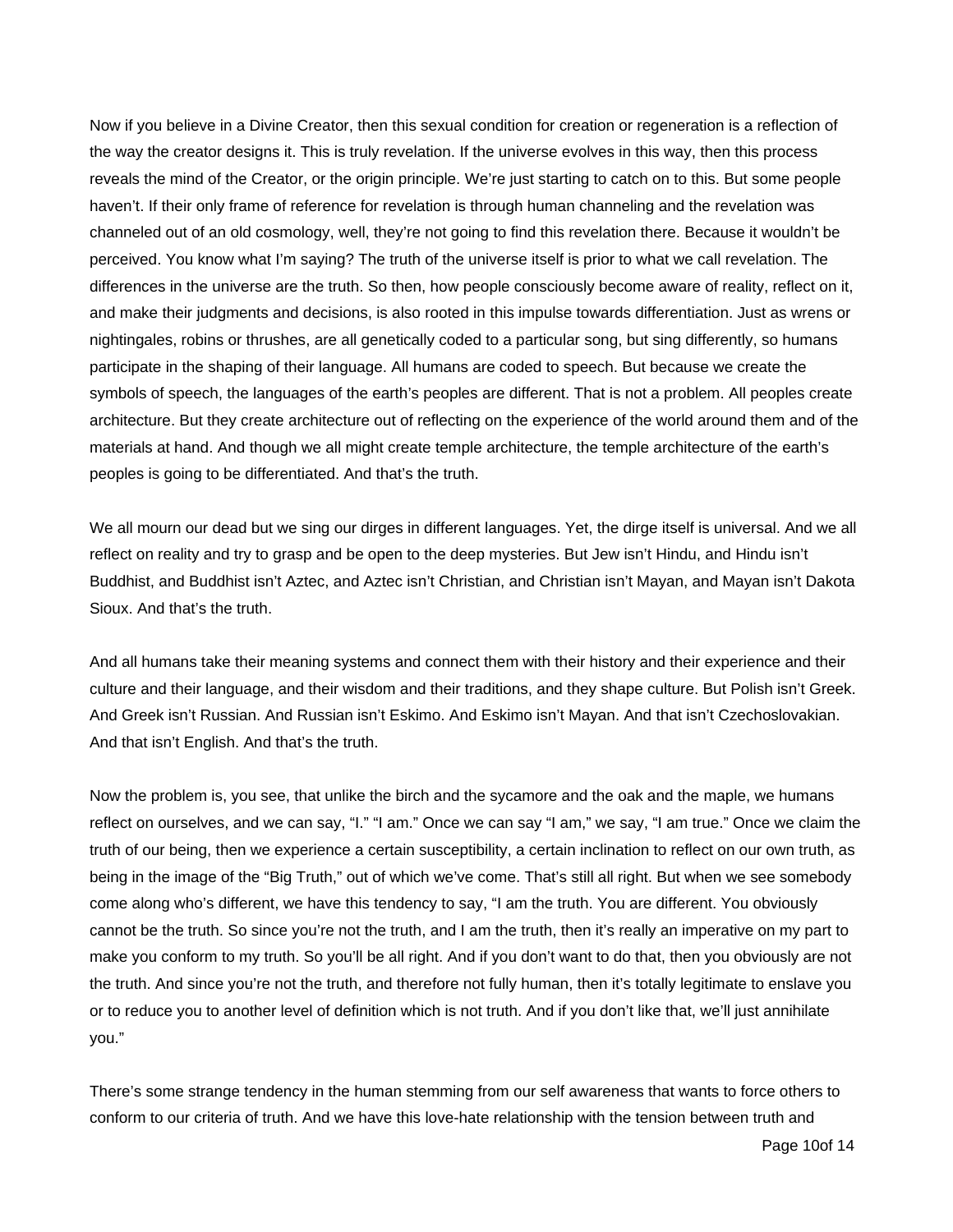conformity. Individuality and conformity. It's a thing we have not finely tuned yet, perhaps because we're still so new to it. But in the last half-hour, we've recorded that we've fought over eight thousand wars with each other. I suspect part of the cause of those wars is this tendency to demand others to conform to a perception of truth as we perceive it. It has not yet occurred to us that the capacity of the human to reflect on the truth must bring about differentiation. And rather than the differentiation being a problem to solve, it's a solution to the challenges of any existence.

Just as you cannot have a living planet except with all the diversity of minerals and vegetation, so it is within the realm of consciousness. No single consciousness can totally reflect what is infinite. Ironically, it's the physicists who are warning that we'd better learn that or in spite of our being "good people" who love our kids and don't tell lies or do unethical things, we will continue to violate the very process out of which the universe has been coded by its creator. I think they are trying to help us to understand that the human is the being in whom the universe can finally comprehend the need for differences. We must grasp the differences. We have the capacity to contemplate the differences and to delight in them and celebrate them. That's the proper mode of the human! That's who we really are! We're the ones capable of delighting in the designs that came out of the process.

A second principle of the unfolding universe is that of interiority, which simply means that things are different because everything that is, is itself a truth. It has its own inner reality which makes it itself and not anything else. Hydrogen is not helium. Mary is not Fred. Fred is not Gary. Black is not white. Male is not female. And whether you're speaking of the atom in its simple substance, or whether you're speaking about a Mozart composition, this is this, each is what it is. And therefore, it's different. When we probe the interior spaces of things, we begin to understand that we go beyond what is measurable. Our physicists are coming in touch with the fact that what's at these deep interior levels is being generated as they're observing them. This means these energy patterns are coming into existence and going out of existence. They're being created in the moment. The center of any one interior is the center of all interiors. The volume of

any one atom is the volume of all atoms. At its depths, it is not material. Therefore, what has come to be expressed as hydrogen, or Mozart, is a revelation of this and it's truth. This is why the universe has expanded. In human beings, the universe can comprehend this process, and out of our capacity to see the interior of the other, to see its truth. We're capable of reverence. We're capable of non-violence toward the uniqueness of the other. We're either going to learn this quickly or we're going to die. In this century alone, we will have caused the extinction of close to a million species of plant and animal life. And not even God brings back extinct species. To say nothing of the individuals and cultures that have simply been slaughtered because of their differentiation or because we didn't understand their interiority. Some groups of people with their unique culture are being pushed toward annihilation. This is totally against the laws of the universe. If their wisdom is lost, it will never be regained. The child silenced is silenced forever, and that voice will never be a revelation of the Creator that it was meant to be. Our problem is we don't understand revelation.

A third principle is that of communion, which simply means that from the very beginning the universe has been in communion with itself; that no differentiated interiority can exist alone. It can exist only because it's a member of a bonded community that has evolved in a mutually interdependent way with itself. The universe indwells with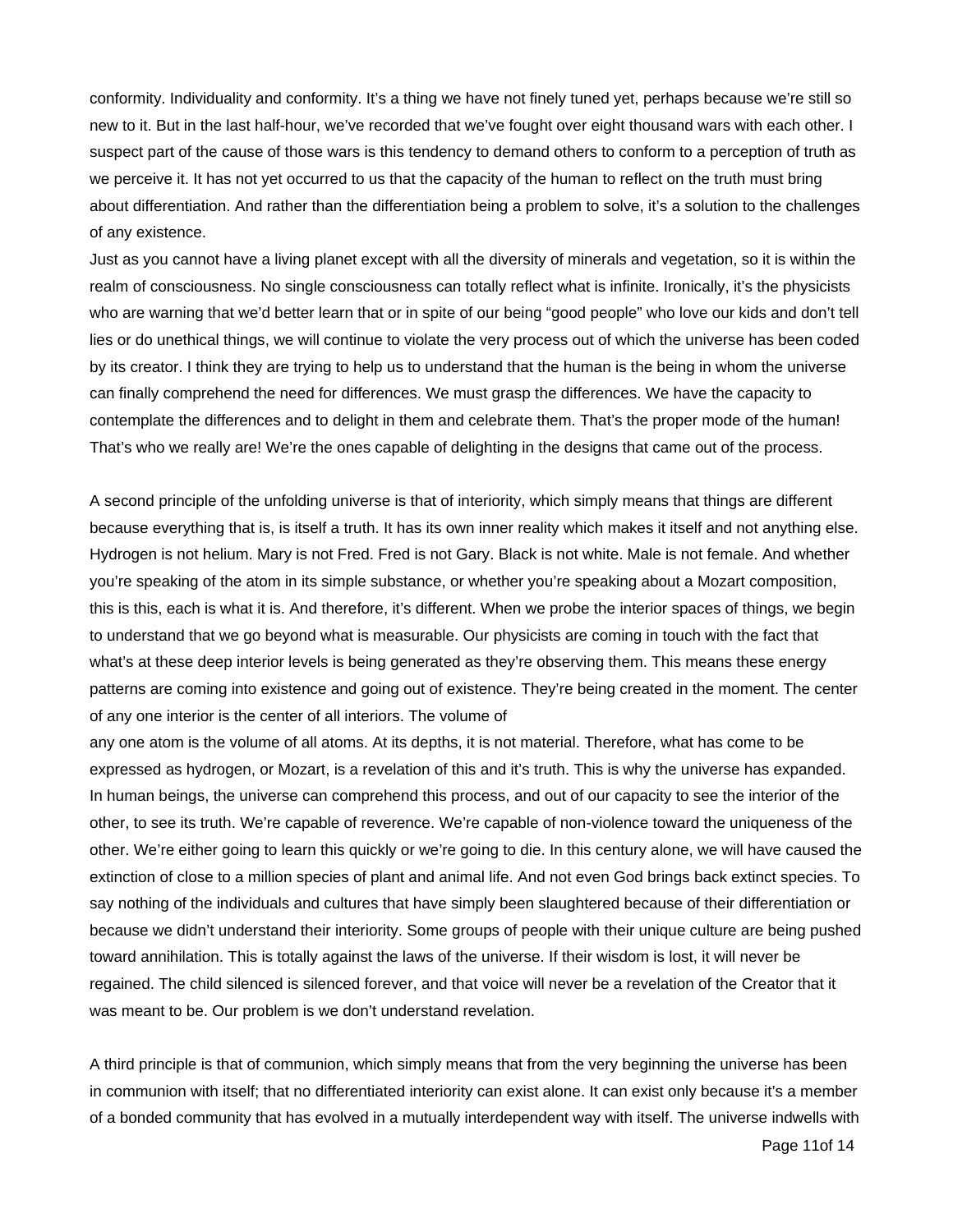itself. There are no empty spaces; there are no vacuums; there are no islands. So the earth has evolved as a single communion with itself, both inwardly in its psychic development and externally in the whole composition of its diverse forms. It's a single organism. If you could see into my hand you would see every atom articulated, every atom different. But every atom is bonded so that my hand operates as a whole. The universe and the earth do not violate these principles. Communion does not demand conformity. Conformity and community are diametrically opposed. Uniformity is a violation. We're beginning to understand that the human is the being in whom this can be understood with awareness and freedom. This is the meaning of love. Love is the bonding of the planet through awareness and through freedom. This is our true human destiny, to be entranced with the whole; to love it and become the ground of its being. And love is not love when it demands the conformity of the other. As we probe the depths of the inner space of the human psyche, we're starting to understand that. In other words, if you know who you are, if you know who your interiority is, your unique manifestation of life, if you're in touch with that, and you're aware of who you are, and you're affirmed in that and you know you are good and lovable, then you are not threatened by me if I'm different. If you know who you are, you have the capacity to delight in my differences. And the more you delight in me, the more I can dig into fifteen billion years of energy and keep pulling out all kinds of treasures. If you affirm me because I have different tastes than you, I'll develop that. I'll become a poet. You affirm me, I'll become a playwright, I'll become a musician, I'll become a computer analyst. You become the ground of my being, and the more you affirm, the more I'll bring out. I will even become, at your rejoicing, capable of compassion, and mercy, and gentleness, and justice, and integrity, and peace. So that you bring out of me, you activate in me the deepest mysteries of the universe. That's love.

And you can do it without liking me! And it's this the physicists are saying to us. We've got to learn it, it's got to become internalized, and it's got to become the inner core of our institutions and culture. You know, when you put these principles together with the discoveries in human intuition over the past half-hour, you begin to see that we were shaping a way to touch the deep inner mysteries of existence. Our religious stories express how we were grappling with the deep force of the universe all along! But we didn't have the evidence available to see as we do now. We were attuning to the medium of the spirit.

We can trace this through any of the religious traditions. But to reflect on my own, which is the Judeo-Christian, is to open up new understandings. For instance, when Israel as a people evolved, when through Israel, the earth came to a new moment of consciousness, they conceived of God as one, not many, as faithful, not arbitrary. God was simple and loving and life-giving. When such a consciousness evolved in the Hebrews, then that was a moment of breakthrough. Israel understood that it was to participate with that life-giving God in a very real way and to bring that energy and that spirit into time and into history. So, if Israel was faithful as God's creature, adhered to a covenant relationship with the Creator, if she was obedient, then though her life and the work of her hands, she was bringing the energy of God into time and place. It was based on the notion of a covenant. She had to be obedient to the law as revealed through Moses in the Ten Commandments. That law is really an articulation of the three aforementioned principles of the universe. Likewise, Jesus carried the same Hebrew consciousness and expanded it to another realization. He reduced the commandments to two. The first one is, be conscious in your humanness of who you are; be conscious with your whole heart, mind, soul, and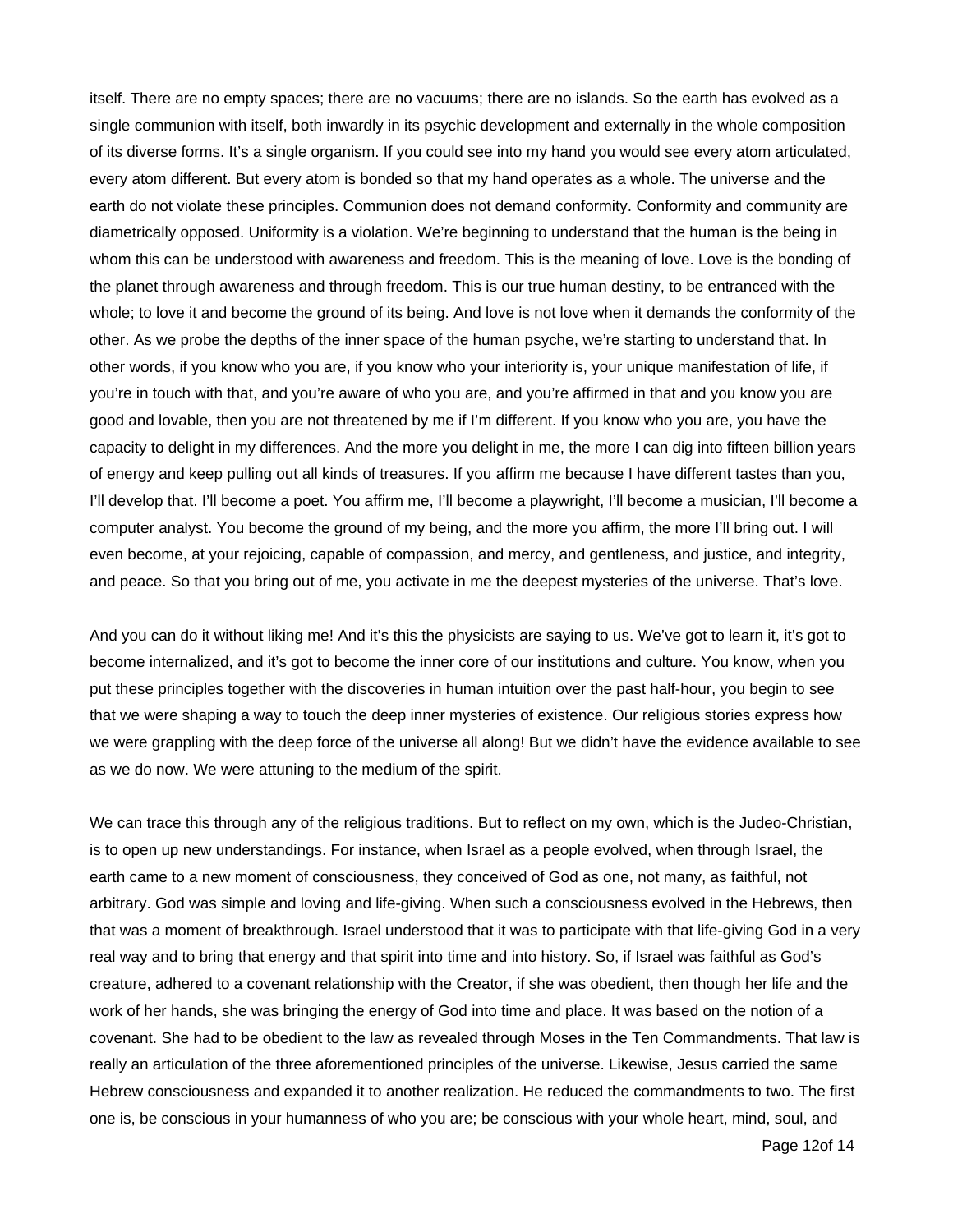strength; adhere to the Creator in whose image you're made. Then out of that, hold everything in communion. Love it as yourself. His breakthrough in consciousness was to be aware of and choose the communion of everything.

One of the most significant realizations within the process of the universe is the vital dynamic of change. Because these principles are functioning, there has to be change. The universe cannot remain static. As soon as there are different components interacting on one another, each has to break down and change. They enter into chaos. They have to let go of being what they were, and in that chaos, that breaking down, they breakthrough to a new level of being. Thus, there is the event of energy, of breakdown, and of breakthrough. When that dynamic emerges within the realm of human consciousness, it becomes the life, death, and resurrection cycle which is at the heart of all of our spiritual traditions. This dynamic plays itself out in a unique way within consciousness. It means that when the human deals with some one or some thing that is different, it calls for a new exercise of power, not power over the other, or a power that causes conformity or annihilation. Rather it is a power to enter into a relationship of dialogue or communion, wherein chaos is experienced. Both pass into change. And then out of that comes a deeper wisdom which is a transformation. This life, death, and resurrection is out of levels of fear and ignorance and prejudice and hostility. It brings about the clarification of the deeper self and it is totally congruent with the health of the universe. As a matter of fact, it is the way to choose life. Otherwise, we choose death. Personal and collective.

Let me end finally with two implications. This new cosmology, which is our connection to a fifteen-billion-year process, causes us to do two things. One is to come home. We've got to acknowledge our identification with the earth and with the spiritual dynamics of the universe. We are literally stars dunking about themselves. This is the context of our true existence. We can't have our life, or nourishment, or learning except as it comes out of the earth, which is our very body. And the earth as a body is a communion and a community. At its deepest level, it's in communion with itself, and in its external manifestation, it is a community of all the beings who share existence on this planet, from atoms of oxygen to the most complex organisms. And if this earth is sick, we will be sick. We have to come home. We've got to leave the dualisms of the past and become members of the community of home. I mean home now in terms of the literal sense of where we actually live on this planet. We live in a particular region. Long before humans ever came into it, this region was marked by a unique geological history, a unique temperature, unique water systems, unique climates, and macroclimates. These were the actual conditions that evolved over time, and determined the kinds of vegetation that could exist there. Over long eons of time, a unique community of vegetation worked out a balancing act wherein all could coexist in total obedience to a principle of differentiation, interiority, and communion.

All species that came into the community had to abide by these laws or they got kicked out fast. They went into oblivion. Only the ones that could cooperate in this balancing act survived. Only the fittest survived— those who could fit in with the whole. So, the insects, birds, fish, and animals who learned to cooperate became the integral community of life. Unless we learn that this community is the source of our health and our nourishment and our governance, our human cultures are not going to make it. We've got to come home to the prior community